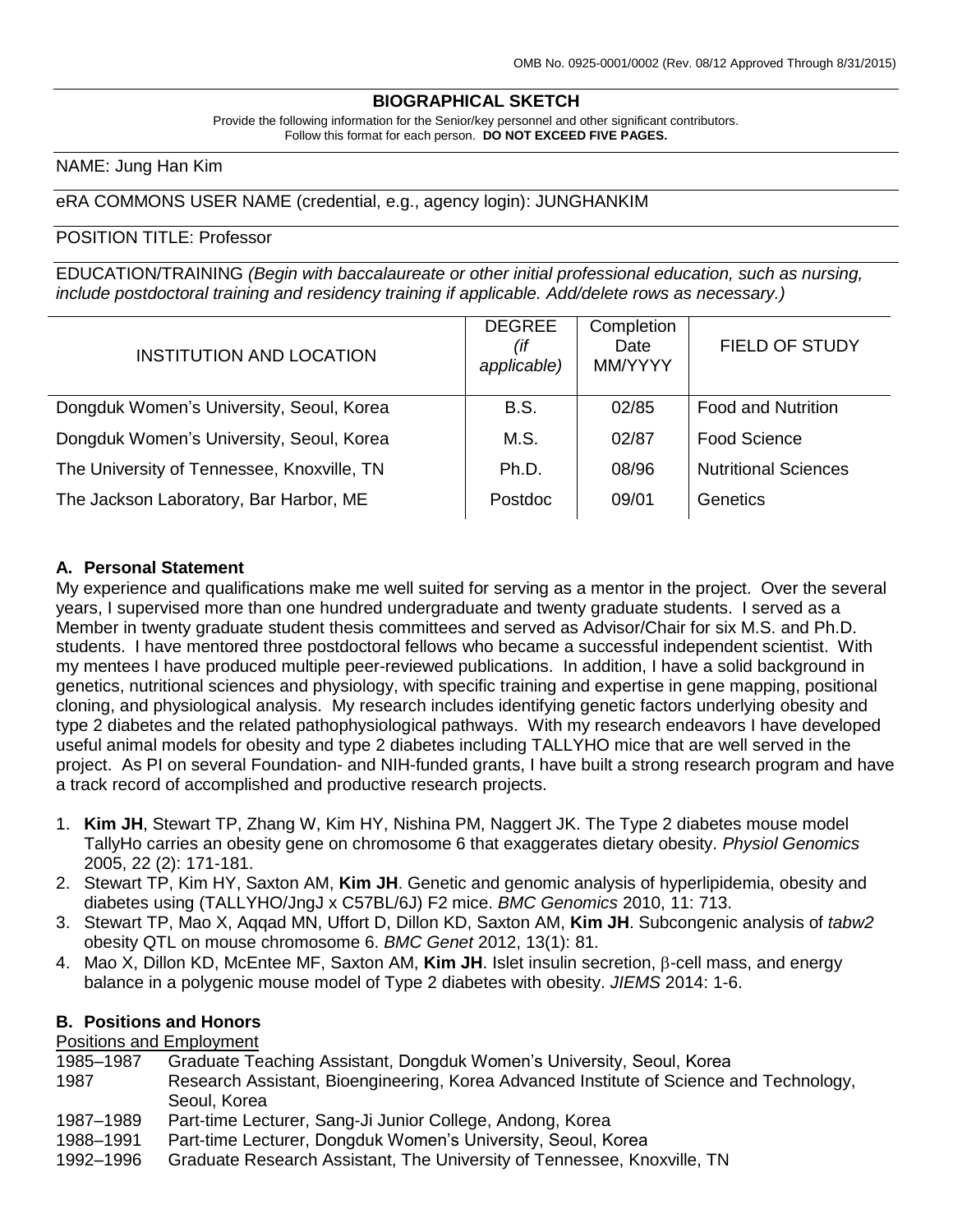| 1996-2001           | Postdoctoral Associate, The Jackson Laboratory, Bar Harbor, ME                             |  |  |
|---------------------|--------------------------------------------------------------------------------------------|--|--|
| 2001-2007           | <b>Assistant Professor</b>                                                                 |  |  |
|                     | Department of Nutrition, The University of Tennessee, Knoxville, TN                        |  |  |
|                     | Adjunct: Center of Excellence for Genomics and Bioinformatics                              |  |  |
|                     | Genome Science and Technology Graduate School<br>Associate Professor                       |  |  |
| 2007-2009           | Department of Nutrition, The University of Tennessee, Knoxville, TN                        |  |  |
|                     | Adjunct: Center of Excellence for Genomics and Bioinformatics                              |  |  |
|                     | Genome Science and Technology Graduate School                                              |  |  |
| 2009-2013           | Associate Professor                                                                        |  |  |
|                     | Department of Pharmacology, Physiology and Toxicology                                      |  |  |
|                     | School of Medicine, Marshall University, Huntington, WV                                    |  |  |
| $2013 -$            | Professor                                                                                  |  |  |
|                     | Department of Pharmacology, Physiology and Toxicology                                      |  |  |
|                     | School of Medicine, Marshall University, Huntington, WV                                    |  |  |
|                     | Other Experience and Professional Memberships                                              |  |  |
| Grant reviewing:    |                                                                                            |  |  |
| 2004                | Panelist, USDA Improving Human Nutrition for Optimal Health grant review panel             |  |  |
| 2011                | Ad-hoc reviewer, Veni programme of The Netherlands Organisation for Health Research and    |  |  |
|                     | Development (ZonMw)                                                                        |  |  |
| 2012                | Ad-hoc reviewer, The Israel Science Foundation                                             |  |  |
| 2012-14             | Member, American Heart Association Lipids BSc2 Study Session                               |  |  |
| 2013                | Ad-hoc reviewer, NIDDK DDK-C Subcommittee                                                  |  |  |
| Journal refereeing: |                                                                                            |  |  |
| 1998-               | Peer reviewed 36 articles for 24 journals                                                  |  |  |
| Editorship:         |                                                                                            |  |  |
| 2013-               | Associate Editor, BMC Genetics                                                             |  |  |
|                     | Professional Memberships:                                                                  |  |  |
| $2001 -$            | Member, American Society for Nutrition                                                     |  |  |
| 2004-               | Member, American Diabetes Association                                                      |  |  |
| $2011 -$            | Member, The Obesity Society                                                                |  |  |
| 2012-               | Member, American Heart Association                                                         |  |  |
| <b>Honors</b>       |                                                                                            |  |  |
| 1995                | Outstanding Graduate Research Award, The University of Tennessee, Knoxville, TN            |  |  |
| 1995                | Graduate Student Research Award, The American Institute of Nutrition Sponsored by the      |  |  |
|                     | Procter and Gamble Company                                                                 |  |  |
| 1996                | Outstanding Graduate Research Award, The University of Tennessee, Knoxville, TN            |  |  |
| 1996                | Graduate Student Research Award, The American Institute of Nutrition Sponsored by the      |  |  |
|                     | Procter and Gamble Company                                                                 |  |  |
| 1996                | Chancellor's Citation for Extraordinary Professional Promise, The University of Tennessee, |  |  |
|                     | Knoxville, TN                                                                              |  |  |
| 1998                | Finalist for Postdoctoral Fellowship Award, Life Sciences Research Foundation              |  |  |
| 1998-2000           | Postdoctoral Fellowship Award, American Heart Association, Northeast Affiliate             |  |  |
| 2003                | Faculty Achievement Award for Research/Creative Endeavor                                   |  |  |
|                     | College of Education, Health and Human Science, The University of Tennessee, Knoxville, TN |  |  |

## **C. Contribution to Science**

1. My early publications addressed cellular mechanisms of obesity and type 2 diabetes developed in the *agouti* yellow mouse. In wild type mice, the *agouti* gene is transiently expressed during hair growth and encodes a signaling molecule that creates a subapical yellow band on each hair. The *agouti* yellow mouse has a dominant mutation in the *agouti* gene that results in constitutive *agouti* expression, leading to the expression of yellow fur and metabolic syndrome of obesity and type 2 diabetes. Our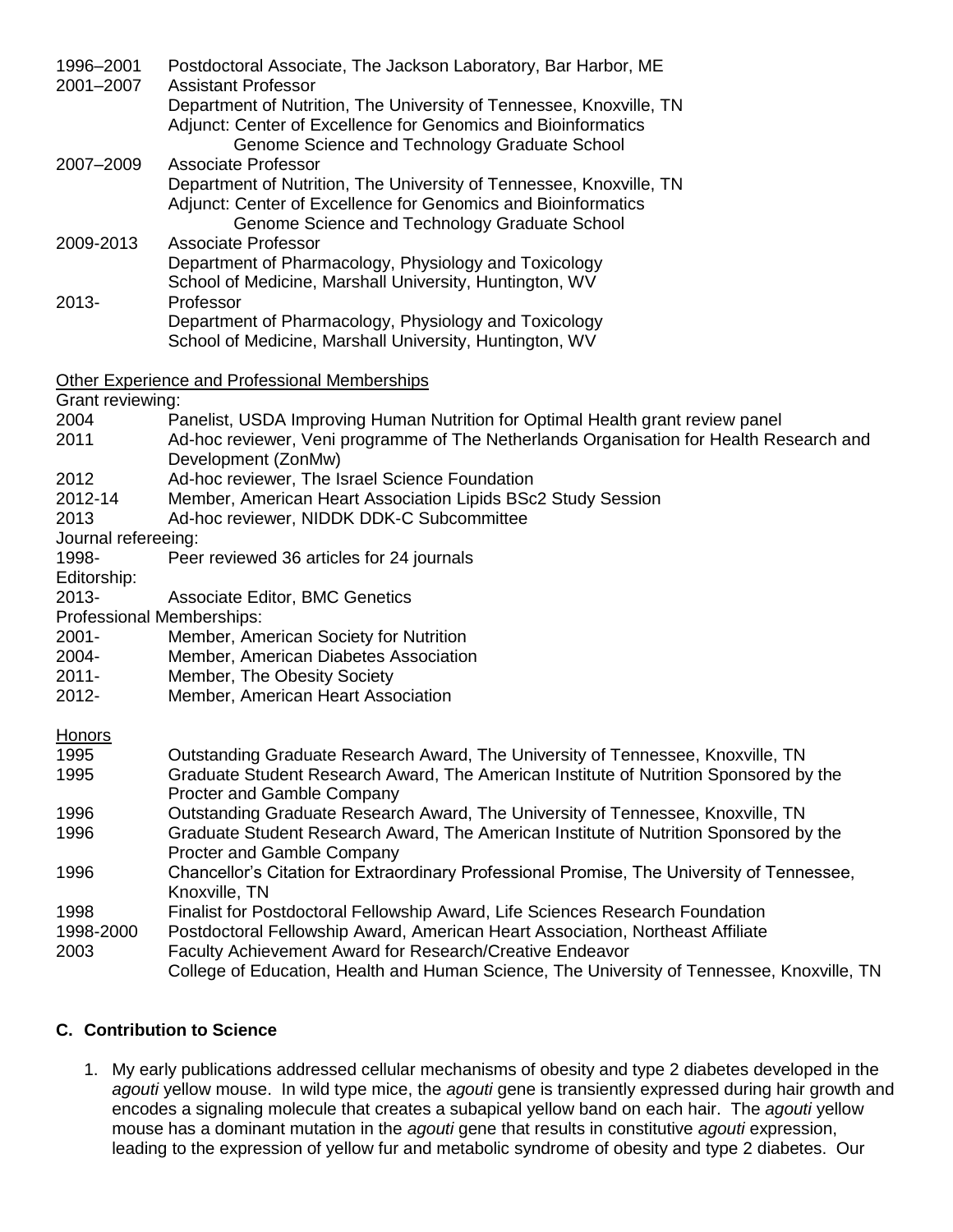work elucidated the role of intracellular calcium in the *agouti* action that antagonizes the melanocortin receptors. I was a major graduate student in all of these studies.

- a. Zemel MB, **Kim JH**, Woychik RP, Michaud EJ, Kadwell SH, Patel IR, Wilkison WO. Agouti regulation of intracellular calcium: Role in the insulin resistance of viable yellow mice. *Proc Natl Acad Sci USA* 1995, 92: 4733-4737.
- b. Kim JH, Mynatt R, Moore JW, Woychik RP, Moustaid N, Zemel MB. The effect of Ca<sup>2+</sup>-channel blockade on agouti-induced obesity. *FASEB J* 1996, 10: 1646-1652.
- c. **Kim JH**, Kiefer LL, Woychik RP, Wilkison WO, Truesdale A, Ittoop O, Willard D, Nichols J, Zemel MB. Agouti regulation of intracellular calcium: Role of melanocortin receptors. *Am J Physiol* 1997, 272: E379-E384.
- 2. In continuation of studying obesity and type 2 diabetes biology described above, I focused on genetics of these diseases. I worked on developing a new genetic mouse model for obesity and type 2 diabetes, TALLYHO, and documented multiple quantitative trait loci (QTL) linked to the disease phenotypes in this model. Further, using congenic and subcongenic strategy I have fine mapped one of the obesity QTL derived from TALLYHO for positional cloning. These studies generated new animal models in the field and help shed light on the genetic architecture of these complex diseases. I served as the first or senior authors in all of these studies.
	- a. **Kim JH**, Sen S, Avery CS, Simpson E, Chandler P, Churchill G, Nishina PM, Naggert JK. Genetic analysis of a new mouse model for non-insulin dependent diabetes*. Genomics* 2001, 74 (3): 273-286.
	- b. **Kim JH**, Stewart TP, Zhang W, Kim HY, Nishina PM, Naggert JK. The Type 2 diabetes mouse model TallyHo carries an obesity gene on chromosome 6 that exaggerates dietary obesity. *Physiol Genomics* 2005, 22 (2): 171-181.
	- c. Stewart TP, Kim HY, Saxton AM, **Kim JH**. Genetic and genomic analysis of hyperlipidemia, obesity and diabetes using (TALLYHO/JngJ x C57BL/6J) F2 mice. *BMC Genomics* 2010, 11: 713.
	- d. Stewart TP, Mao X, Aqqad MN, Uffort D, Dillon KD, Saxton AM, **Kim JH**. Subcongenic analysis of *tabw2* obesity QTL on mouse chromosome 6. *BMC Genet* 2012, 13(1): 81.
- 3. The pathogenesis of type 2 diabetes is complex and largely involves a combination of insulin resistance in the target tissues and failure of insulin secretion from pancreatic  $\beta$ -cells. In most cases in humans, prior to eventual failure, the B-cells compensate for the insulin resistance for long period of time via two primary mechanisms; increasing insulin secretion capacity and increasing  $\beta$ -cell mass. We have documented that TALLYHO mice are characterized by impaired glucose tolerance and uptake in the skeletal muscle (basal and insulin stimulated), which is accompanied by enlarged islets, increased glucose-stimulated insulin secretion from islets, and increased  $\beta$ -cell mass. These studies elucidate a pathogenic mechanism of type 2 diabetes developed in TALLYHO mice and offer a valuable animal model that accurately represents human type 2 diabetes. I served as the primary investigator in all of these studies.
	- a. **Kim JH**, Stewart TP, Soltani-Bejnood M, Wang L, Fortuna JM, Mostafa OA, Moustaid-Moussa N, Shoieb AM, McEntee MF, Wang Y, Bechtel L, Naggert JK. Phenotypic Characterization of Polygenic Type 2 Diabetes in TALLYHO/JngJ Mice. *J Endocrinol* 2006, 191(2): 437-446.
	- b. Mao X, Dillon KD, McEntee MF, Saxton AM, **Kim JH**, Islet insulin secretion, B-cell mass, and energy balance in a polygenic mouse model of Type 2 diabetes with obesity. *JIEMS* 2014: 1-6.

## **Complete List of Published Work in My Bibliography:**

http://www.ncbi.nlm.nih.gov/sites/myncbi/jung han.kim.1/bibliography/47838499/public/?sort=date&direction=ascending